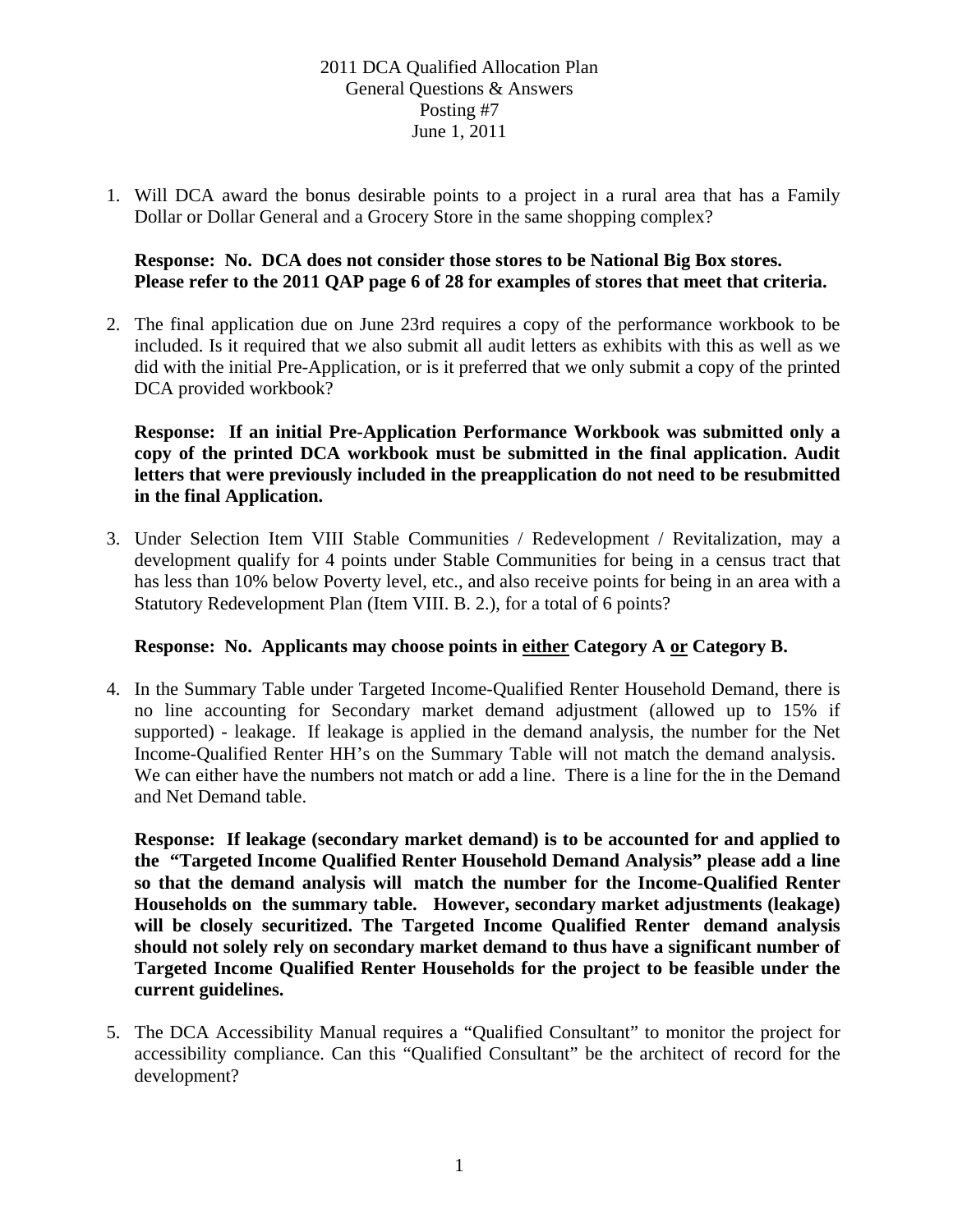# 2011 DCA Qualified Allocation Plan General Questions & Answers Posting #7 June 1, 2011

**Response: No. A third party accessibility consultant (separate from the architect of record) is required to monitor the project accessibility compliance. Because accessibility requirements may differ depending on the funding sources of a particular project as well as the type of construction contemplated for a project, identifying the correct standards can be difficult. Failure to comply with applicable accessibility, adaptive design and construction requirements of the accessibility laws may result in loss of tax credits and/or the loss of HUD program loan funds. Therefore, a separate consultant is required.**

- 6. In posting #5, Q&A #32, provides that Group D applied to "All States/some specific to GA"... Could you be specific as to which apply only to GA? The list includes:
	- Foreclosure of a project loan, including but not limited to a HOME loan, or State Housing Trust Fund Loan
	- Foreclosure or default on bonds at a property that has DCA Tax Credit or HOME funding
	- Failure to meet placed in service date which results in the recapture of credits
	- Project Bankruptcy
	- Failure to file a LURC for a Tax Credit Project within time prescribed by Section  $42(h)(6)(i)$
	- Project is no longer in Compliance nor participating in Program
	- Submission of fraudulent documents to DCA
	- Debarred or suspended from participation in similar Federal or State programs in last six years
	- Fair Housing Act violations
	- General Partners/Developers, principal, or managing member who from January 1, 2002 through April 1, 2011 have been removed, debarred, or asked to voluntarily withdraw from a LIHTC partnership

Also, to clarify, if the first bullet point above is "foreclosure of a project loan, including but not limited to a HOME loan, or State Housing Trust Fund Loan…" applies to non-GA projects, would the foreclosure or deed in lieu of foreclosure of a conventional first mortgage on an out of state 9% HC project be included or is it limited to State housing agency loans like HOME or housing finance funds loans?

#### **Response: None of the instances listed above are specific only to GA. Every incident must be disclosed along with an explanation of that instance. All foreclosures or deeds in lieu of foreclosure must be disclosed.**

7. Part II of the Performance Questionnaire seems to require a principal to complete the questionnaire if the principal has experience apart from the General Partner or Developer entity. Does the individual principal sign the form at page 2 or just the authorized signatories